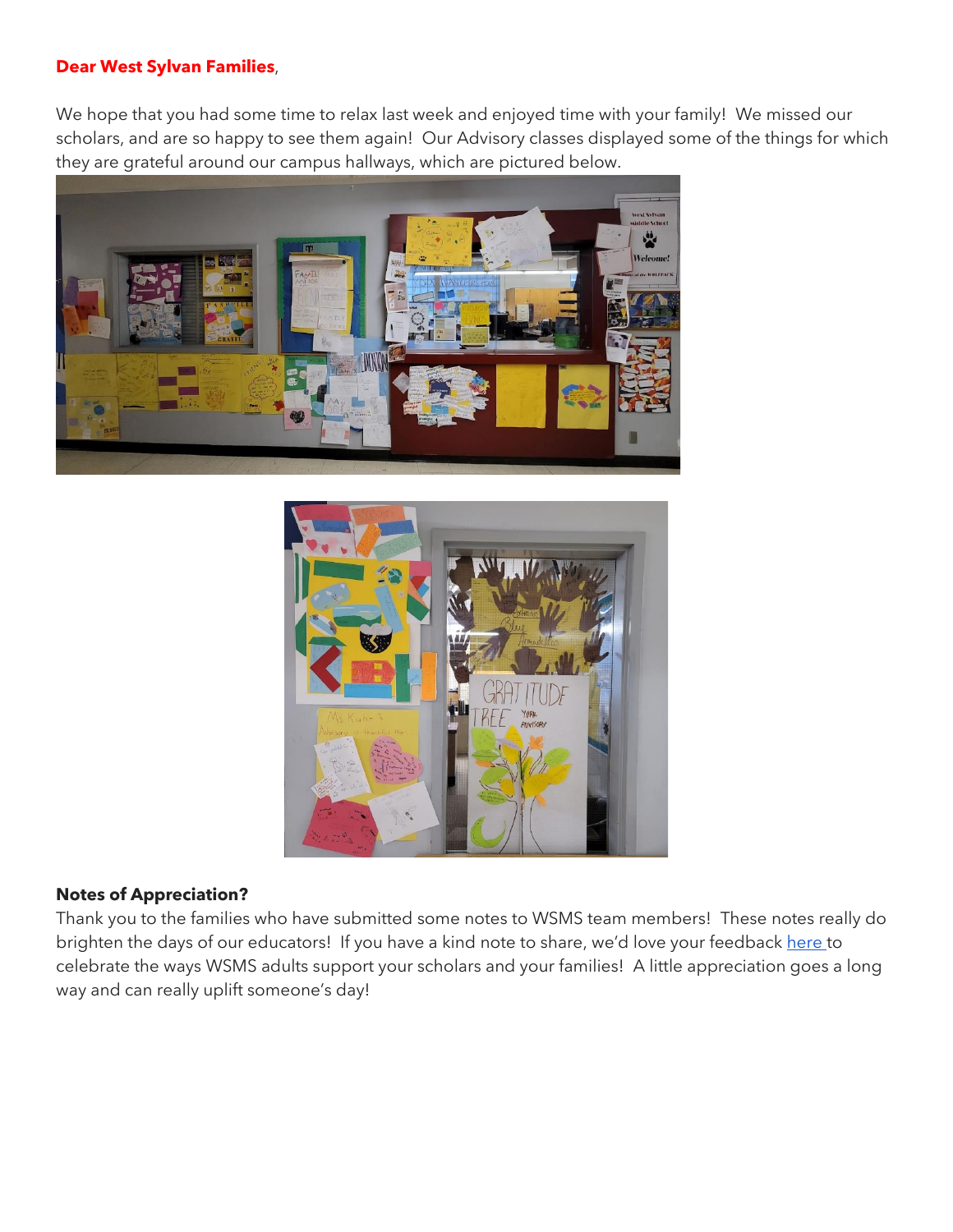# **Talented and Gifted (TAG) Nominations 2021-2022**

\*DEADLINE: Friday, January 7th. (The deadline was previously Friday, December 3rd, but was changed in mid-November)

For more information, check out the [West Sylvan TAG Site](https://sites.google.com/pps.net/west-sylvan-tag/)

Interested in nominating your child for TAG? Here's how it works:

1. You'll fill out and submit the Parent Nomination form available at the West Sylvan TAG site (in your preferred language) for your child before Friday, January 7<sup>th</sup>.

2. Once you've submitted the Parent Nomination Form, the West Sylvan TAG Coordinator will have the child's subject-appropriate teacher fill out a Teacher Nomination form for your child.

3. MAP Mathematics scores are reviewed for a Mathematics nomination, MAP Reading for a Reading nomination, and the NNAT3 for an Intellectual nomination.

4. In spring of 2022 (right now, probably January or February), the district TAG office will send out letters informing parents and guardians that their child has or has not been identified as TAG, and in what areas. Services will begin for TAG scholars at that time.

Please click the link below in your preferred language to nominate your child.

### [English](https://forms.gle/oKdyah1MXX1eN8WB6) [Spanish](https://forms.gle/b6VJZP69C2gqsgN3A) [Chinese](https://forms.gle/xd5drKJcwbqSYQXAA) [Russian](https://forms.gle/LmChwsdKZ1svWoB76) [Vietnamese](https://forms.gle/2sEfWP7EReDPZzRV7) [Somali](https://forms.gle/F4QvUYHYnHJEBtNMA)

\* Important Note: These links are for West Sylvan Middle School ONLY. Each PPS school has its own nomination form. If you want to nominate a child for TAG who does not attend West Sylvan, please contact that school to find the appropriate nomination link.

# **8th Grade Families of Future Lincoln Cardinals**

Lincoln High School is excited to get to know and welcome Future Cards who will be the first to join us in our new state of the art school this fall! For families of current 8th Graders, the PPS Enrollment and Transfer window is <u>November 29th - December 17th</u>. There will be several ways to explore Lincoln HS and other PPS Focus Option schools beginning in December. There will be an important in-person informational night for future Cards and families **December**  $8<sup>th</sup>$  starting at 6:00pm in the LHS Gym.

# **Picking Up Scholars**

Our office has been experiencing heavy family traffic prior to our 3:45pm dismissal, due to daily early pickups. If possible, we ask that you avoid picking up your scholar between 3:15pm-3:45pm as our office staff is limited in the afternoons. Any planning around that time frame is appreciated.

# **Holiday Gift Card Drive**

It is that time for our annual Holiday gift card drive! Gift cards donated go directly to West Sylvan Families in need. Please make sure to include your students' name and Advisory teacher on your purchase.

- ◆ To purchase gift cards virtually, click [this](https://www.amazon.com/hz/wishlist/ls/2712UQYQX8C1Y?ref_=wl_share) link.
- **Email and print cards can be sent to [ralmeida@pps.net.](mailto:ralmeida@pps.net)**
- Shipped cards can be sent directly to the school through Amazon.
- Physical gift cards can be dropped off with your student's Counselor, at the Main Office, or with their Advisory teacher.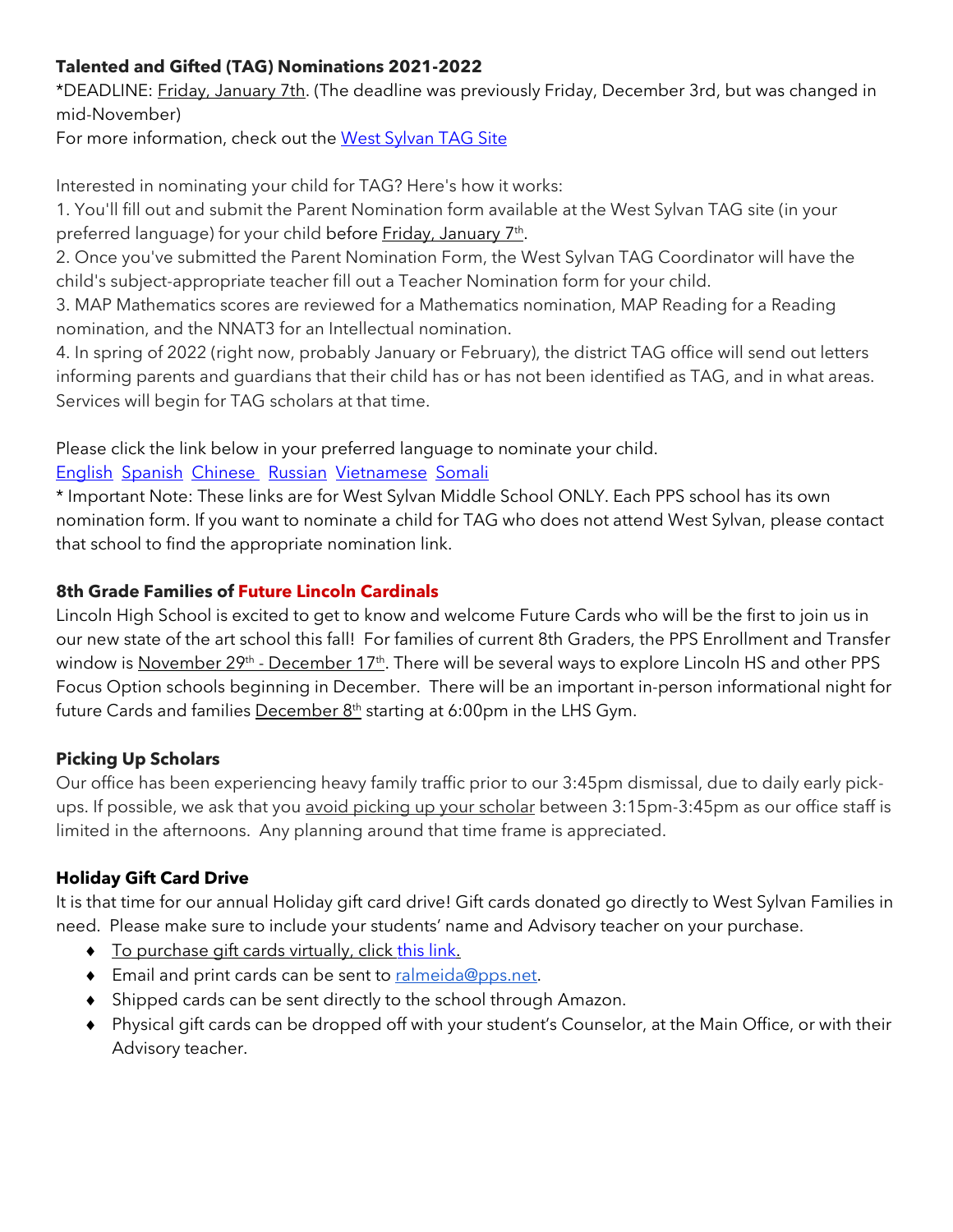#### **COVID-19 Vaccinations for Ages 5-11**

PPS has started to partner with local health agencies to provide school sites where families may choose to access the vaccination for scholars aged 5-11, now that they are approved to move forward. More details are [here.](https://www.pps.net/site/default.aspx?PageType=3&DomainID=4&ModuleInstanceID=1492&PageModuleInstanceID=1594&ViewID=ad4d6d9d-7046-48e7-a548-a6a23a68d076&RenderLoc=0&FlexDataID=173571&PageID=1)

# **OHSU COVID Screening Kit Information**

PPS has partnered with OHSU to arrange for weekly COVID-19 screening test kits, which arrived just before the Fall break. Test kits are for non-symptomatic home screening only. We are distributing these once a week on Thursdays, during the last few minutes of 7<sup>th</sup> period, to all scholars who opted-in to the program and submitted completed consent forms. Scholars may drop off signed forms to our attendance window, or families can scan and send them via email to jsolonche@pps.net. Testing kits will be distributed to participating scholars once a week on Thursdays. Scholars will do the saliva test at home the next morning and return the kits on Friday morning at the Main Office. OHSU picks up the kits each Friday, processes them, and sends results directly to families. If you haven't signed up and are still interested, the forms are below.

# **Consent forms to sign and return to West Sylvan:**

- [OHSU Weekly Screening Authorization Form](https://drive.google.com/file/d/1WKfLwknOXIYGfjiVTURKB7wvlQW8DAhR/view?usp=sharing)
- General Consent [School Opt-In Form](https://drive.google.com/file/d/1JELJW3M6_gp013Dp_Z7QDpvKmsqC5G-S/view?usp=sharing)

#### **A Message from Ms. Melanie's Ethics Class**

#### Dear WSMS families,

We are 8th graders in Miss Melanie's Ethics class. At the beginning of the year, we were given several items: drawstring bags, water bottles, tote bags and foam seating pads to help with the new school year. A few weeks ago, we sent out a survey asking students if they were using the items. Even though we are incredibly grateful for these gifts, most students surveyed said they did not use or need these products. Our big concern is the environmental impact these items will have on the earth. Most will likely end up in landfills. Our class felt the ethical thing to do would be to collect and donate these items to an organization called Develop Africa.

Develop Africa will take our items and send them to students in need in Sierra Leone. We humbly request that West Sylvan families donate their new or gently used West Sylvan products, if you are not using them. We will also take any other new or gently used water bottles or drawstring bags that are sitting at home unused. Logos are ok! These items can be left with first period educators.

In addition, we will need help with shipping the items to the organization's staging site in Tennessee as well as monetary support for the shipping. There is a link below for the class SchoolPay account where you can make a donation to help with shipping costs. Any help families could give us with access they might have to shipping services would be greatly appreciated.

We hope you consider helping our class to better the academic lives of students in Africa. Everything donated is appreciated! <https://pps.schoolpay.com/link/ethicsmorris>

Thank you, Miss Melanie's 8th Grade Ethics Class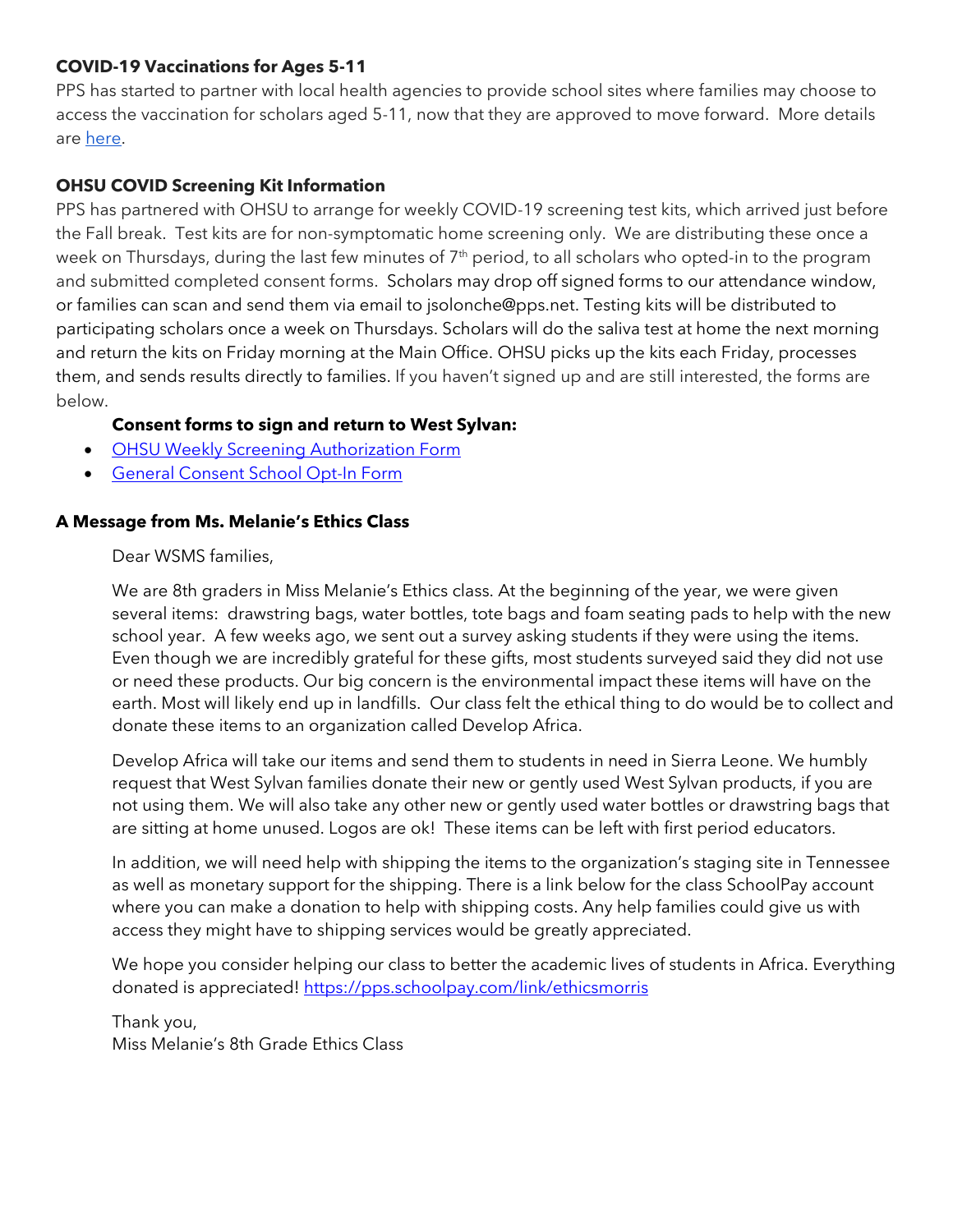#### **Restroom Use and Hall Pass Update**

As a step in our efforts to increase the amount of time when scholars are in classes and also to allow all scholars more flexibility in their day, our educator team has decided to alter our restroom procedures for scholars so that they may use all restrooms throughout the passing periods. Prior to today, though restrooms were always open and available throughout the day, we were only allowing restroom passes from educators during class time, due to COVID-19 tracing concerns. With passing periods being under five minutes, a quick trip to the restroom doesn't meet the threshold for an exposure if a scholar were to ever come in close contact with another scholar who reports a positive COVID-19 case. Also, we want to encourage more time in class, and using the restroom  $\partial n/\gamma$  during class time reduces the time scholars are engaged in their instructional activities. Educators, of course, will also continue to allow scholars to use restrooms during class time, when a need arises, while encouraging all scholars to plan ahead and handle necessary items outside of class time. We wanted to share the thinking behind this shift in procedures with you, as scholars may feel anxious about a change.

#### **WSMS Foundation Fundraisers**

Please support our WSMS Foundation! Every contribution helps our school by allowing us to fund important staff positions, as well as educational opportunities for your scholars! There are two fundraisers currently that you can consider supporting!

- The WSMS Foundation is taking any of your recyclable aluminum can donations, and will apply any funds raised toward renovations to our Counseling office. Please see our flyer here [to "Save your Empties!"](https://drive.google.com/file/d/1QXOTJmEblkxG_rK04tEK5aEuwcpa-NT4/view?usp=sharing) Feel free to drop off your bagged items in the front of school adjacent to the cafeteria any day of the week. All proceeds will help improve the counseling center.
- WSMS Annual Donate-A-Thon **ENDS TODAY!** Don't miss out on a chance to bid on amazing prizes and contribute to your school community! Go to:<https://go.rallyup.com/westsylvan>

You can find out more information about our WSMS Foundation and their amazing work for our scholars [here.](https://www.westsylvanfoundation.com/) Also follow them on Instagram at @west.sylvan.foundation and check out our West Sylvan students in their **school**, **sports**, **performances**, **events**…

If you have a scholar event, announcements related to scholars and their achievements, or you'd like to advertise let us know. Email Lisette Crepeaux at thecrepeauxs@gmail.com.

#### **Yearbooks**

Our Yearbook staff is starting to collect pictures for this year's issue. Did you know it's easy to share photos to be included in the Yearbook? Just go to [hjeshare.com](https://hjeshare.com/eShare/) and enter the code sylvan22 to upload your photos (use all lower case for the code). MASKS OFF please. We want to see their shining faces in the yearbook! Be sure to accurately label each photo with the scholar's name and grade. There's no guarantee every photo will be included in the book, but we will try our best.

All sales of yearbooks will be pre-ordered directly through an outside company. Yearbooks will not be purchased through the school. To order your yearbook, go to vearbookordercenter.com and enter code 6339.

[Tutorial for using eShare.](https://herffjones.wistia.com/medias/h1e7m2ythz) [Tutorial for using eShare from your phone.](https://herffjones.wistia.com/medias/62ap3qbbp3)